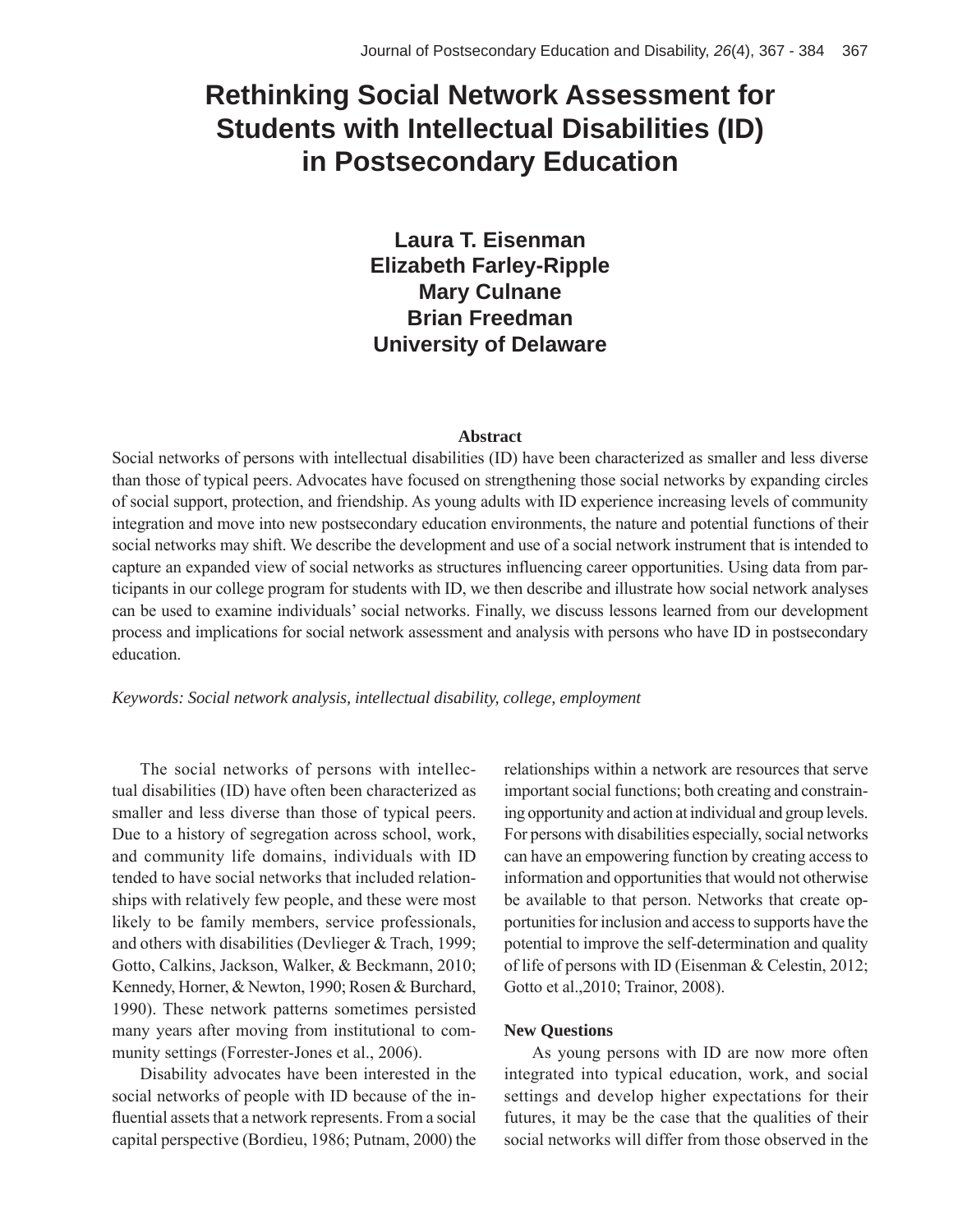past. Likewise, the types of interventions and supports needed to facilitate their transitions to adult roles and relationships will change (Eisenman & Celestin, 2012; Trainor, 2008). This may be true especially of young adults with ID who participate in postsecondary education programs authorized by the Higher Education Opportunity Act (2008). The Act initiated five-year model demonstration projects called Transition and Postsecondary Programs for Students with Intellectual Disabilities (TPSIDs). The Act further created access to federal financial aid for students with ID who participate in approved Comprehensive Transition and Postsecondary Programs (CTPs). Programmatic requirements for TPSIDs and CTPs are closely aligned. Both must provide students with campus-based academic, social, and career opportunities that assist them to attain personal goals and lead to gainful employment. At least half of program components must be in integrated settings, and students must be included in typical activities to the extent possible (U.S. Department of Education, n.d., 2013). TPSIDs and CTPs are part of a larger movement to increase the number and variety of inclusive postsecondary education opportunities for students with intellectual disabilities (Grigal & Hart, 2009; Think College, 2013).

In order to qualify for a TPSID or CTP program, students must have been previously declared eligible for special education and exhibit significant cognitive and adaptive functioning deficits at the time of admission. Each TPSID or CTP program then has additional admission requirements based on the individual characteristics of that particular program. For example, the University of Delaware program (which was the subject of this pilot study), requires that students have functional communication skills, be able to manage their time independently for up to two hours in the community, and demonstrate an ability to self-monitor and self-manage behaviors in public settings.

Our University's model demonstration TPSID is a two-year, non-residential program located on the main campus, which is situated in a mid-sized suburban town with a student population of over 17,000 undergraduates and 3,500 graduate students. Students who complete the program earn a Career and Life Studies Certificate (CLSC) through the University's professional and continuing studies division. The program is supported by staff and faculty from the University's College of Education and Human Development. CLSC students have a full-time academic load comprised of core career and life studies modules, undergraduate courses, and internships. They also engage in activities on campus and in the local community. An important feature of the program is individualized coaching and mentoring to support attainment of their postsecondary education goals as identified through a person-centered planning process.

In the CLSC program, students have formal and informal opportunities to develop new relationships through activities with a variety of people. As part of our ongoing program evaluation, we wanted to know more about how participation in our program affected students' social networks. Drawing on earlier work on social-emotional supports within the networks of people with intellectual disabilities as well as studies of employment-related social networks, we developed and piloted an instrument to fit the purpose and goals of the CLSC program.

#### **Early Focus on Social Supports**

Efforts in the disability services field to enhance the networks of persons with disabilities focused primarily on expanding their networks through engagement in integrated community activities and strengthening social supports within their networks. Informal and formal interventions to expand circles of support, protection, inclusion, and friendship in the community all can be viewed as representing a concern for increasing the resources available to a person through a social network (Forrester-Jones, Jones, Heason, & Di'Terlizzi, 2004; Gotto et al, 2010; Kennedy et al., 1990; Newton, Horner, Ard, LeBaron, & Sappington, 1994; O'Brien & O'Brien, 2000). Although young adults with ID have unprecedented access to inclusive community activities, research on social networks of people with ID has continued to focus on expanding social supports within those environments and activities. For example, studies have found that peer mentors within postsecondary education programs for students with ID can serve important social support functions by acting as models of accepted social behavior and creating bridges to new social activities (Hafner et al., 2011; Jones & Goble, 2012).

Continuing along previous lines of thinking, we initially reviewed several self-report interview protocols that have been used with people with or without disabilities to assess various dimensions of their social networks in different life domains (Butterworth et al., 1993; Eisenman, 2007; Forrester-Jones & Broadhurst,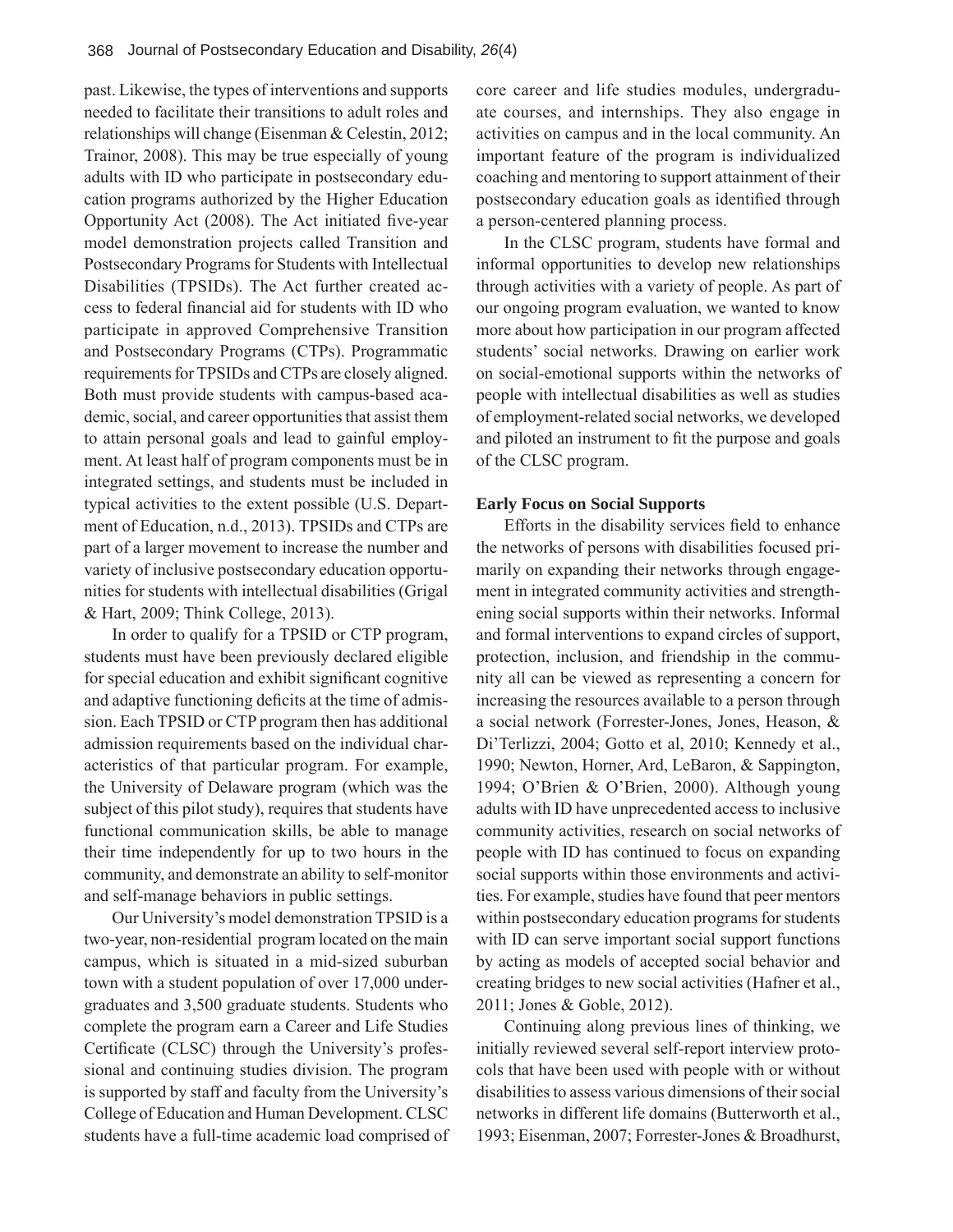2007; Panacek & Dunlap, 2003; Tracy & Whittaker, 1990). These tools lend themselves to qualitative, individually-focused case descriptions, which could be adapted for a variety of purposes to inform individual- and program-level efforts. However, given the requirement that TPSIDs and CTPs should lead to gainful employment we wanted to sharpen the focus to assess specific features of social networks that have been associated with employment opportunities.

## **Social Networks and Employment of People with Disabilities**

The research and practice literature on employment of persons with ID and other developmental disabilities has for some time noted that workplace social relationships are important assets that facilitate obtaining and maintaining employment (e.g., Butterworth, Hagner, Helm & Whelley, 2000; Chadsey & Shelden, 1998; Hagner & DiLeo, 1993; Szymanski & Parker, 1996). Professional providers of disability employment services are often viewed as a primary, formal mechanism for training and supporting persons with ID for employment success. Families and friends also influence employment opportunities and outcomes of persons with ID by shaping their career interests, using connections within their own networks to identify job opportunities, offering emotional and instrumental supports once employment is secured, and negotiating (or renegotiating) employment agency services based on their knowledge of a person's strengths and preferences (Donelly et al., 2010; Doren & Benz, 1998; Knox & Parmenter, 1993; Morningstar, 1997). However, studies of social networks and employment of people with or without disabilities suggest that additional employment opportunities will accrue to those who do not rely solely on formal employment services and strong ties such as family and friends (Carey, Potts, Bryen, & Shankar, 2004; Eisenman, 2007; Granovetter, 1995). Acquaintances (weak ties) are also important because they can serve as bridges to new information that is available only through others' social networks. Also, having connections to higher status networks or network members can create access to opportunities that can be used to improve one's employment situation.

Therefore, we decided to tailor previous social network assessments in ways that would capture students' relationships with a variety of individuals such as acquaintances, peers, and authorities who might ultimately serve as connectors to new employment opportunities. Ultimately, this would allow us to examine whether students were positioned through the college program to expand their networks in ways that have been found to improve employment outcomes. Doing so would extend the literature on social networks of people with intellectual disabilities by shifting the focus from social-emotional *supports* to examining network features most relevant to employment *opportunities*. Additionally, this work would provide basic descriptive information about the social networks of college students with intellectual disabilities, which is currently lacking in the postsecondary education literature.

In this preliminary study, our primary purpose was to pilot an instrument that would help us to establish (1) What students' social networks looked like when they entered the college program, and (2) How their networks changed while in the program. Major dimensions of interest included the distribution of relationships (i.e., with peers, authorities, and acquaintances who might serve as connectors to opportunities) and the integrated nature of their activities (i.e., engagement in inclusive versus separate situations).

#### **Method**

#### **Participants**

All CLSC students were invited to participate. Students who agreed to participate were interviewed at baseline (T1 program entry) about their experiences within the last year and at the end of their first year in the program (T2 approximately 9 months after baseline just prior to summer break). Although the study was considered exempt from human subjects' protocols required by the University's institutional review board, all students or a legal guardian, signed an informed consent prior to participating.

At the time of this study, network data were available from 12 of 13 students who entered the program at the beginning of our use of the protocol, with eight of those individuals providing data at both T1 and T2. Two students left the program before T2, and two students who did not participate at T1 decided to participate at T2. Table 1 summarizes demographic information for all twelve participants and the eight for whom we had T1 and T2 data.

#### **Instrument & Data Collection**

**Development**. As described above, we located several examples of social network assessments that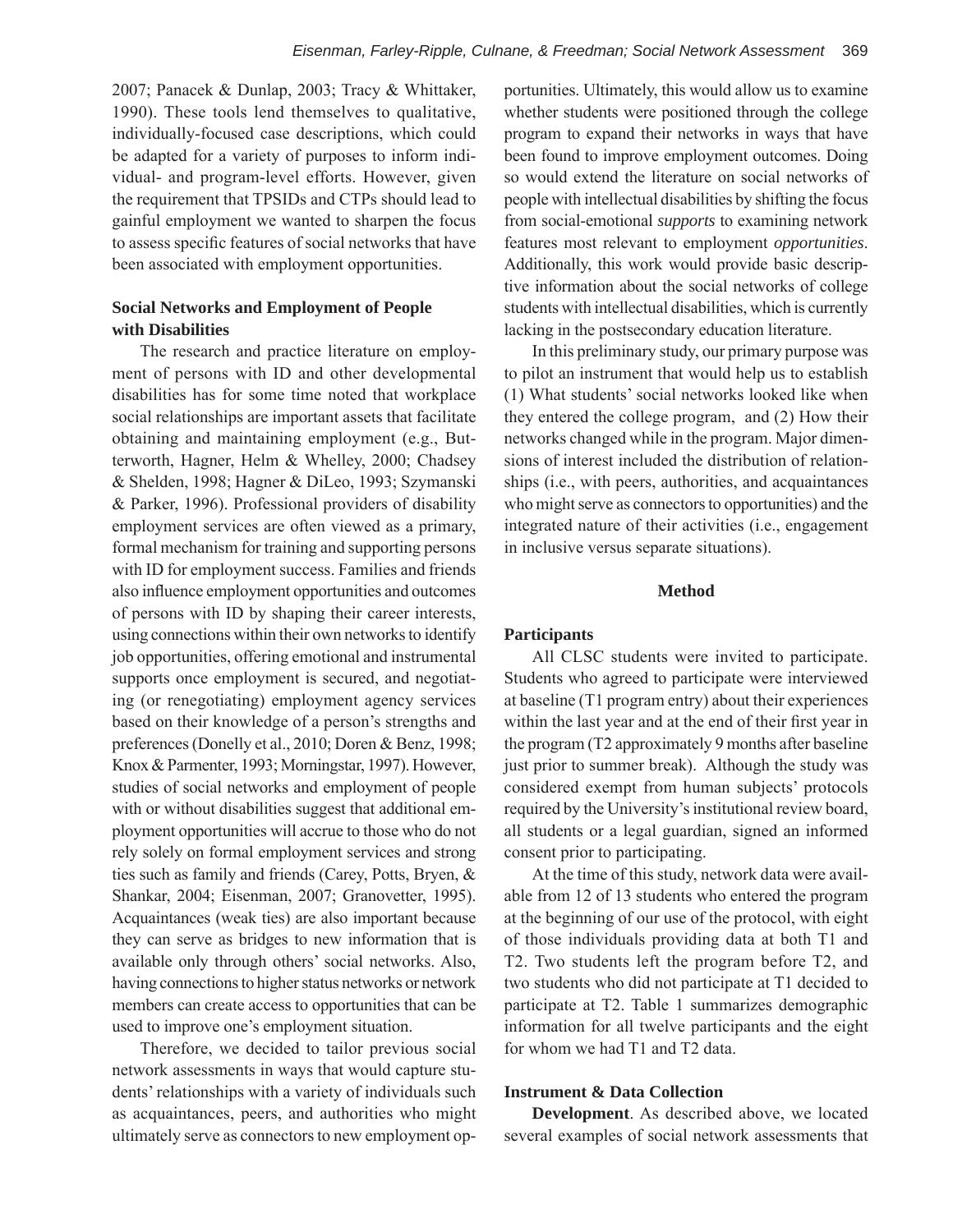| Demographic                | All Participants $(n=12)$ | Participants with $T1+T2$ Data ( $n=8$ ) |
|----------------------------|---------------------------|------------------------------------------|
| Age (Average)              | $20.4$ years              | 20.0 years                               |
| Post-High School (Average) | 1.6 years                 | 2.5 years                                |
| High School Diploma        | 58 %                      | 63 %                                     |
| White, Non-Hispanic        | 83 %                      | 100 %                                    |
| Male                       | 75 %                      | 88 %                                     |
| Autism                     | 33 %                      | 50 $\%$                                  |
|                            |                           |                                          |

*Demographics at Entry: All Participants Compared to Those Providing Data at T1 and T2*

had been used with people who have intellectual or other disabilities. Based on these tools, we first created a semi-structured interview protocol that asked a student to identify people he or she considered to be important at school, work, community, and home. The student was then asked to name and briefly describe activities he or she did with these important individuals and the type of supports experienced. We piloted the assessment with a single student, an interviewer, and a recorder in a fishbowl arrangement with other evaluation team members as observers. We also wrote information on large, segmented poster sheets and sticky notes to provide cognitive anchors for the student as we worked across multiple life domains and people. We periodically stopped the interview to debrief with the staff and the student about clarity of questions and general administration procedures.

Based on that trial run, we revised and administered the interview protocol to other participants. We continued to ask about activities in which our students engaged and the people affiliated with those activities who they considered to be important. However, to streamline and focus the assessment process, we eliminated items that went into detailing the multiple types of supports that a student might perceive with each person in their network. Following the T1 administration, the evaluation team further refined the interview protocol to facilitate student responses and promote more efficient and consistent coding of responses when administered at T2. For example, we asked students to generate a list of activities by location before asking for information about people associated with the activities. This assisted participants to identify context-specific examples of their interactions.

*Instrument content.* The resulting social network assessment used in this study is in essence a structured qualitative interview that yields data suitable for social network analysis -- in particular, ego network analysis (further described below). Table 2 lists major subsections (dimensions) of the interview with sample guiding questions and related coding categories for *Activities*  and *People*. Guiding questions, probes, and examples suggested in the protocol are adapted as needed to support understanding by the respondent. A copy of the full interview protocol is available from the first author.

Activities identified through the interview are coded by name and four unique dimensions: (1) where the activity takes place, (2) the purpose of the activity, (3) how often the student participates in the activity, and (4) degree of integration. Rules to code the integration dimension focus on understanding if the activity is designed especially for individuals with disabilities and if the activity occurs in an environment that is typical for persons who do not have disabilities ("inclusive" versus "specialized"). An activity is coded as hybrid if it is developed for individuals with disabilities but takes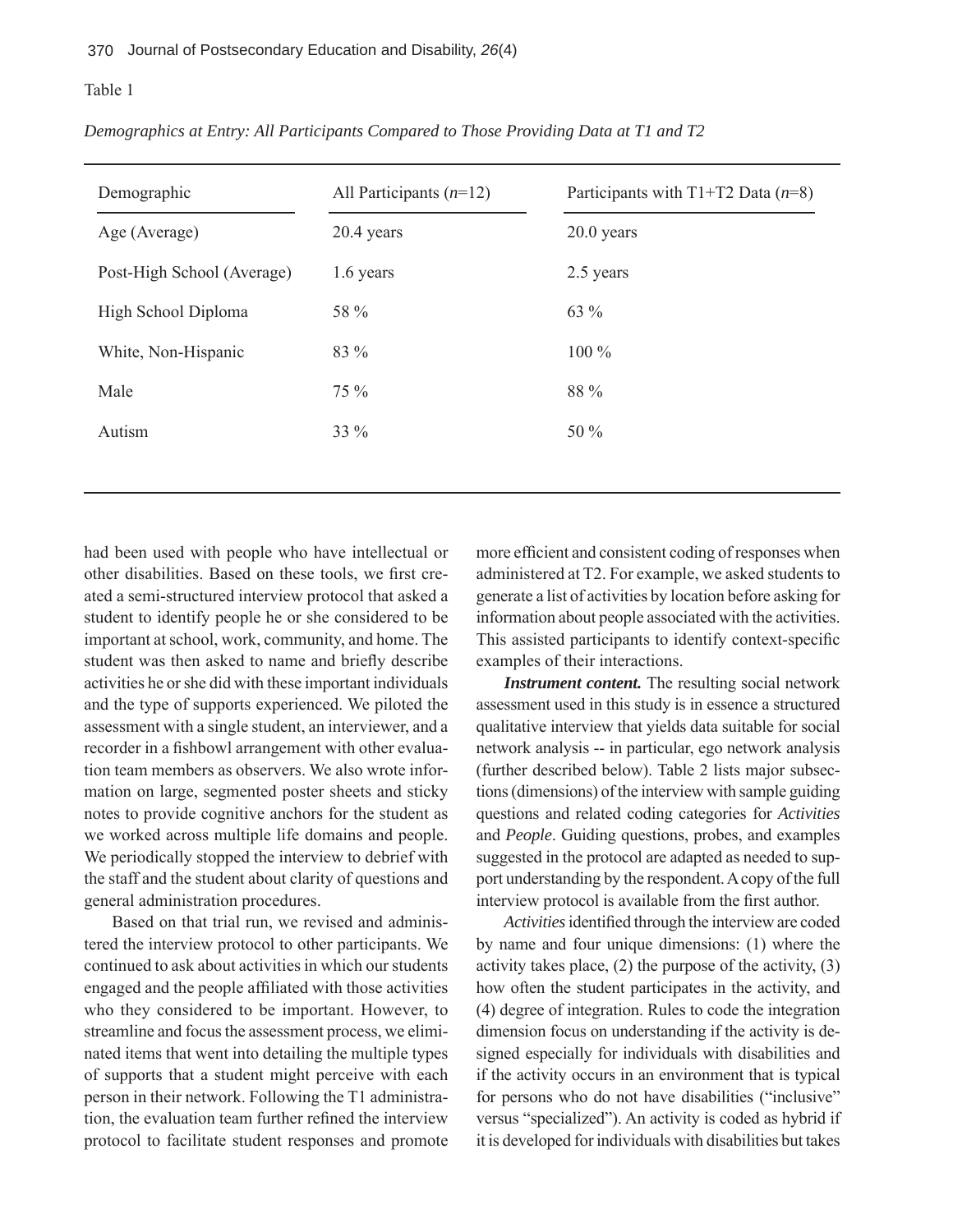#### *Data Collection Elements for Activities and People*

| Activity<br>Name & ID | Activity Notes: Provide<br>general description of each<br>activity (What kinds of<br>things do you do during this<br><i>activity?</i> ) |                                                 | Location:<br>Where does<br>the activity<br>take place?<br>(school/<br>campus,<br>community,<br>home)                                            | Frequency:<br>How often<br>do you do<br>this activity?<br>(weekly,<br>monthly,<br>occasional,<br>annual)                                          | Purpose: Why<br>do you do<br>this activity?<br>(social)<br>academic,<br>work)                                                                                                                                                        | Integration:<br>Is this activity<br>especially for<br>people with<br>disabilities?<br>(inclusive,<br>hybrid,<br>specialized) |
|-----------------------|-----------------------------------------------------------------------------------------------------------------------------------------|-------------------------------------------------|-------------------------------------------------------------------------------------------------------------------------------------------------|---------------------------------------------------------------------------------------------------------------------------------------------------|--------------------------------------------------------------------------------------------------------------------------------------------------------------------------------------------------------------------------------------|------------------------------------------------------------------------------------------------------------------------------|
| Person Name<br>& ID   | Connected<br>Activity:<br>(Activity<br>Name $&$ ID)                                                                                     | Gender: Is<br>this person<br>male or<br>female? | Relation:<br>How do you<br>describe you<br>relationship<br>with this<br>person?<br>(family,<br>caregiver,<br>authority,<br>peer,<br>incidental) | Time Known:<br>How long<br>have you<br>known this<br><i>person?</i> Just<br>met $(\leq 1$ yr),<br>few years<br>$(*4yrs)$ , long<br>time $(5+yrs)$ | Help: When<br>you are doing<br>this activity<br>with this<br>person, do<br>you give/get<br>more help<br>from him/<br>her or is it<br>about equal?<br>What does<br>that help look<br>like? (student<br>gives, equal,<br>student gets) | Closeness:<br>How close<br>do you feel to<br>this person?<br>(very close,<br>sort of or not<br>close)                        |

place in typical environments; for example, job shadowing on campus with a paid coach. A work experience or internship on campus is considered inclusive because it is an experience that is available to typical students.

Students are asked to identify *People* they consider to be important who are associated with each activity. Students are prompted to provide the name of the individual and how they are linked to a previously defined activity. Then they are asked to describe each person on five dimensions:  $(1)$  how long they have known the individual, (2) the person's gender, (3) whether the individual is a family member, caregiver (e.g. group home staff, therapists), authority (e.g., teachers, bosses), peers (co-workers, friends, peer mentors), or incidental (e.g. someone known in passing), (4) the reciprocal nature of the relationship, and (5) how close they feel to the individual.

*Protocol implementation*. Interviewers trained in the social network interview protocol, data collection terms, definitions, and coding procedures worked in pairs to facilitate the pacing of the interview and to increase the likelihood of capturing the interview details. Most interviews were completed in less than 1.5 hours. Two interviews lasting longer than 1.5 hours total were split over two sessions.

Students were asked to identify only activities and people with whom they had been involved in the prior year. Prior to meeting with a student, interviewers reviewed the student's available records or previous interview data. If during the interview, students did not mention activities or people they had previously identified, the interviewer asked if they should be included again. During the interview, visual aids were used with some students to support making choices among response op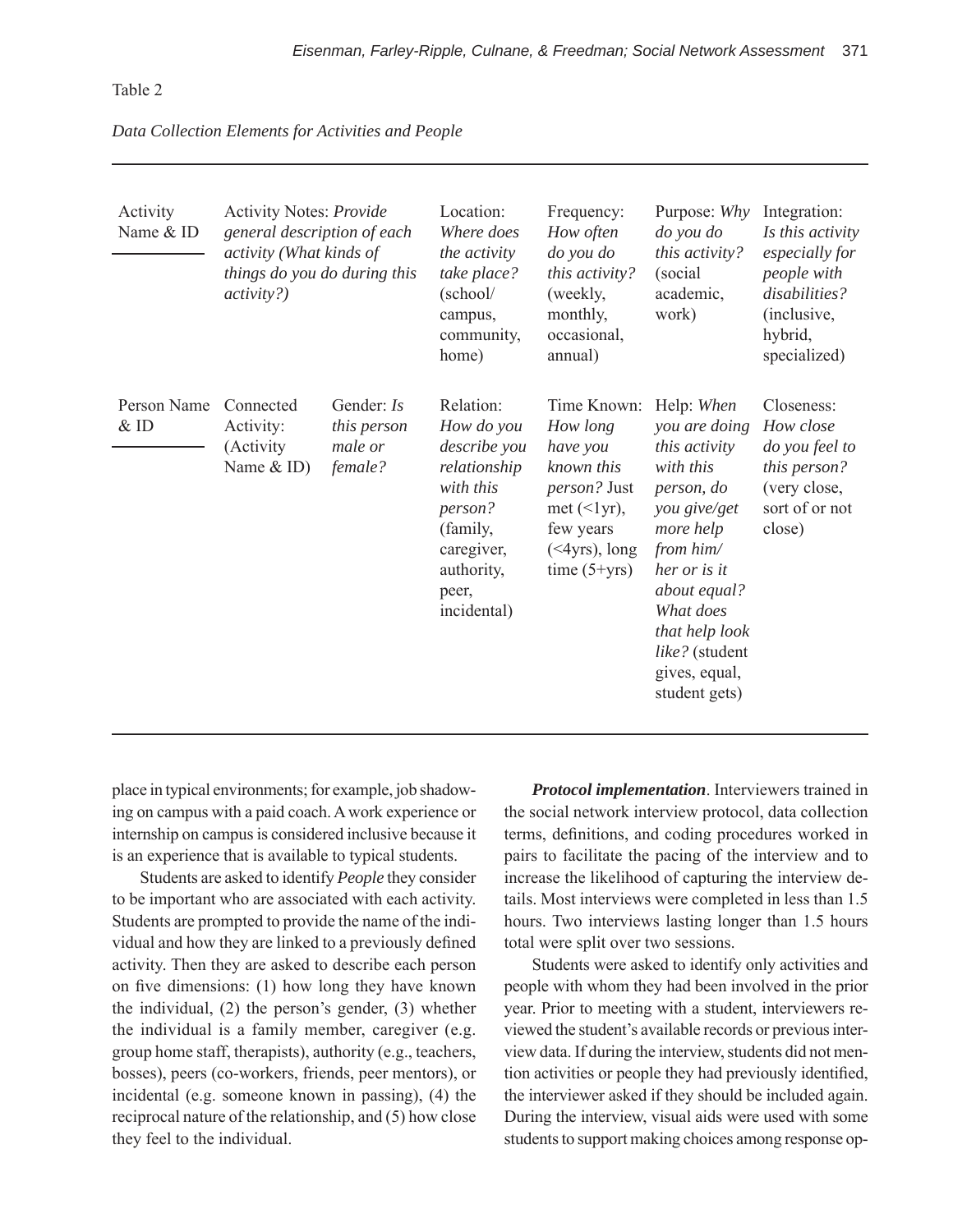tions. For example, when asked to describe the type of reciprocity with a particular person in a given activity, students were shown three index cards with one response option on each (e.g., You give help; Equal help; You get help). Students also were asked to describe examples of how they interacted with activities and people as a way to check for understanding and facilitate coding.

After the interview, data were checked for missing details and both interviewers filed a reflection on the interview, how the student reacted to the interview, and whether the student had any difficulties identifying or describing activities and people. If coding of a dimension was not clear at the time of the interview it was either determined later from other notes or the audio recording, or the first and third author discussed the item to reach consensus.

#### **Analyses**

To generate individual and program information from the data collected, we employed social network analysis (SNA), a set of quantitative methods used to explore social relationships through the lens of network theory. In the context of this project, we are concerned with a subset of SNA which examines ego networks. Ego network analysis is focused on how individuals – referred to as "egos" - are embedded in their own social networks. We were particularly interested in the composition of participants' ego networks at the start and end of their first program year, with specific emphasis on the types of individuals in the network and the nature of the activities in which they engage.

To illustrate the potential for social network analysis to further this field of study, we present exploratory analyses from our first cohort data set, focusing on size, density, and relationships dimensions of students' networks. Because of its importance to our program, we included description of the proportion of integrated activities in which students engaged, however data on this particular dimension must be interpreted cautiously. Information collected during the pilot (T1) was recoded when the protocol was refined, and the degree of integration in some instances could not be discerned if interview questioning did not elicit particular details that permitted distinguishing between "inclusive" and "hybrid". The analyses presented here are not intended to provide definitive results about program effects; rather we offer these analyses as an entry point into a line of inquiry into alternative ways to conceptualize and analyze students' networks in postsecondary education.

*Data and software.* The instrument developed as part of this project is a form of personal network research design (Halgin & Borgatti, 2012), in which individuals (egos) are surveyed about the people in their lives (referred to as "alters" in SNA). Our instrument specifically yielded data about (a) each ego's alter, (b) the nature of the relationship between each ego and alter, (c) the nature of activities in which the ego and alter are engaged together, and (d) characteristics of the alters. By virtue of collecting data about activities, we can also assess which alters have ties to each other through participation in the same activities with the ego, though we lack information about the nature of those relationships. Finally, we have ego demographic data collected as part of the program application process. These data were organized for analysis using software from Analytic Technologies, including E-Net (Borgatti, 2006), UCINet (Borgatti, Everett, & Freeman, 2002), and NetDraw (Borgatti, 2002).

*Characteristics of ego networks.* Basic measures of ego networks include size and density, and we include measures of the composition of networks as they are central to our research and program goals. Size is indicated by the total number of alters to which an ego is tied and is interpreted literally – the larger number of alters, the larger the network. Density is calculated as the percentage of all possible ties (between all members of a network) that are actually present in the network. More clearly, density helps us know the extent to which alters are connected. An ego with 0 density has connections to each alter, but no alters are connected. From a behavioral perspective, this means that an ego does one activity with one person, another activity with another person, and so on. A denser network would indicate an ego engages in an activity with a few alters, and then may engage in another activity with some of the same alters as well as new alters.

Composition can be measured as (a) a proportion of all ties made to alters of a particular type, or (b) through indices of heterogeneity. E-Net utilizes Blau's indexand Agresti's IQV to assess heterogeneity for categorical variables – more common for our research questions. Both measures range from 0 to 1, with values closer to one indicating greater degrees of heterogeneity (see Harrison & Klein, 2007 and Agresti & Agresti, 1977 for information on how these figures are calculated). E-Net uses standard deviation for continuous variable (e.g. age), but our data do not include any continuous characteristics of alters.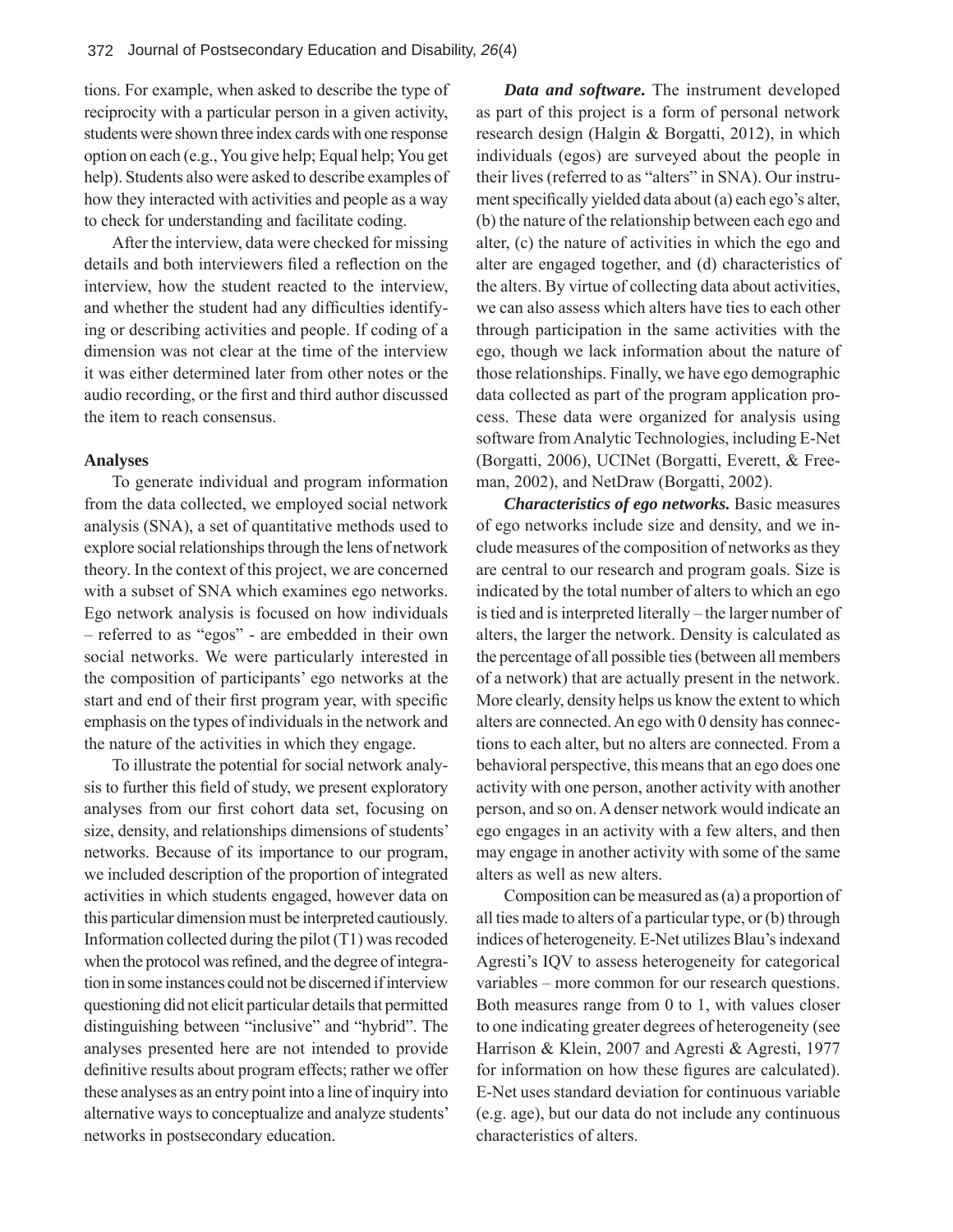#### **Results**

To answer our first research question, characteristics of the ego networks for participants at T1 are presented in Table 2, with composition illustrated using the "relation" characteristic of alters and "integrated" nature of activities, as described above. At the start of the program, this cohort had an average of 22 members in their network, more than a third of which were authorities, and with families/caregiviers and peers each constituting nearly 30% of the network. On average, nearly half of activities were integrated, in comparison to an average of 20% of activities being specialized. While the cohort averages help us to answer the research question, these data also show a large range for size, density, and composition indicating diversity in participants' networks at entry. Note here that larger networks are not necessarily more diverse or denser than small networks. In fact, size, density, and composition can vary independently. For example, participants G and F have much larger networks than others, but size does not help us to understand the quality of the network. H has the densest network, which indicates he or she engages in some activities with several alters, but the network is dominated by authority figures and is less heterogeneous than peers' networks.

Figure 1 presents two example ego networks (participants D and F) as illustrations of varied characteristics. In these figures the ego is at the center (in black), and alters (in gray) are indicated by node shapes: Squares indicate family/caregiver, triangles indicate authority figures, and circles indicate peers. With the egos at the center, lines – or ties – stretch outward like a star, illustrating the connection to the other actors in the network; where they exist, ties between the other actors create additional lines that make the networks more complex and indicate greater density. The figure offers an alternative view of statistical differences presented in Table 3.

Our second research question focused on change in networks as an outcome of the program. One purpose of TPSIDs is to assist individuals with ID in developing networks likely to result in meaningful employment. Thus, we are interested in creating productive changes in participants' networks. This can be assessed in a number of ways. First we can compare network statistics at T1 to T2, where change can be measured simply by subtracting T1 statistics from T2 statistics to establish the difference (growth or loss). Table 4 presents

statistics for the eight participants with data at both T1 and T2. On average, participants' networks shrunk in size by five members but increased in density by eight ties. Further, on average, the role of families/caregivers decreased while peers and authorities became more influential. Lastly, specialized activities decreased as a proportion of all activities, while integrated activities grew substantially.

However, like the results of our first research question, Table 4 illustrates a wide range of change between T1 and T2, with both increases and decreases in network characteristics varying by case. Additionally, no one statistic alone tells the story for these participants. Many students experienced shrinking networks, yet some of the smaller networks are much denser than previously. Most consistently we see a shrinking in the percent of the network considered to be family, and a growth in the proportion that consists of peers. An effect of this type of change is a decrease in the measures of heterogeneity, which if interpreted alone, may be considered a negative outcome. Thus an analysis of multiple variables over time is useful in understanding the complexity of participant's networks.

Figures 2a and 2b illustrate the changes in participants D and F. The figures show the change in composition in F's ego network quantified in Table 4, previously dominated with triangles (authorities) and now dominated with circles (peers). We can also see an increase in the alter-to-alter ties for D, which produces the increase in density in Table 4.

A second type of longitudinal analysis is the concept of tie churn (Halgin & Borgatti, 2012) a specific aspect of network change related to stability. Tie churn measures include the number of ties kept, ties lost, and new ties. An analysis of participants' tie churn is presented in Table 5 and is significantly different information than that captured in Table 4. For instance, participant A seems to have a stable network size – changing only by 4 alters; yet an examination of tie churn shows nearly all the original alters were replaced, suggesting a radical change in the student's ego network.

#### **Discussion**

Young adults with ID often have more limited social networks, which consist largely of family and professional support staff. However, increased opportunities for community inclusion, including par-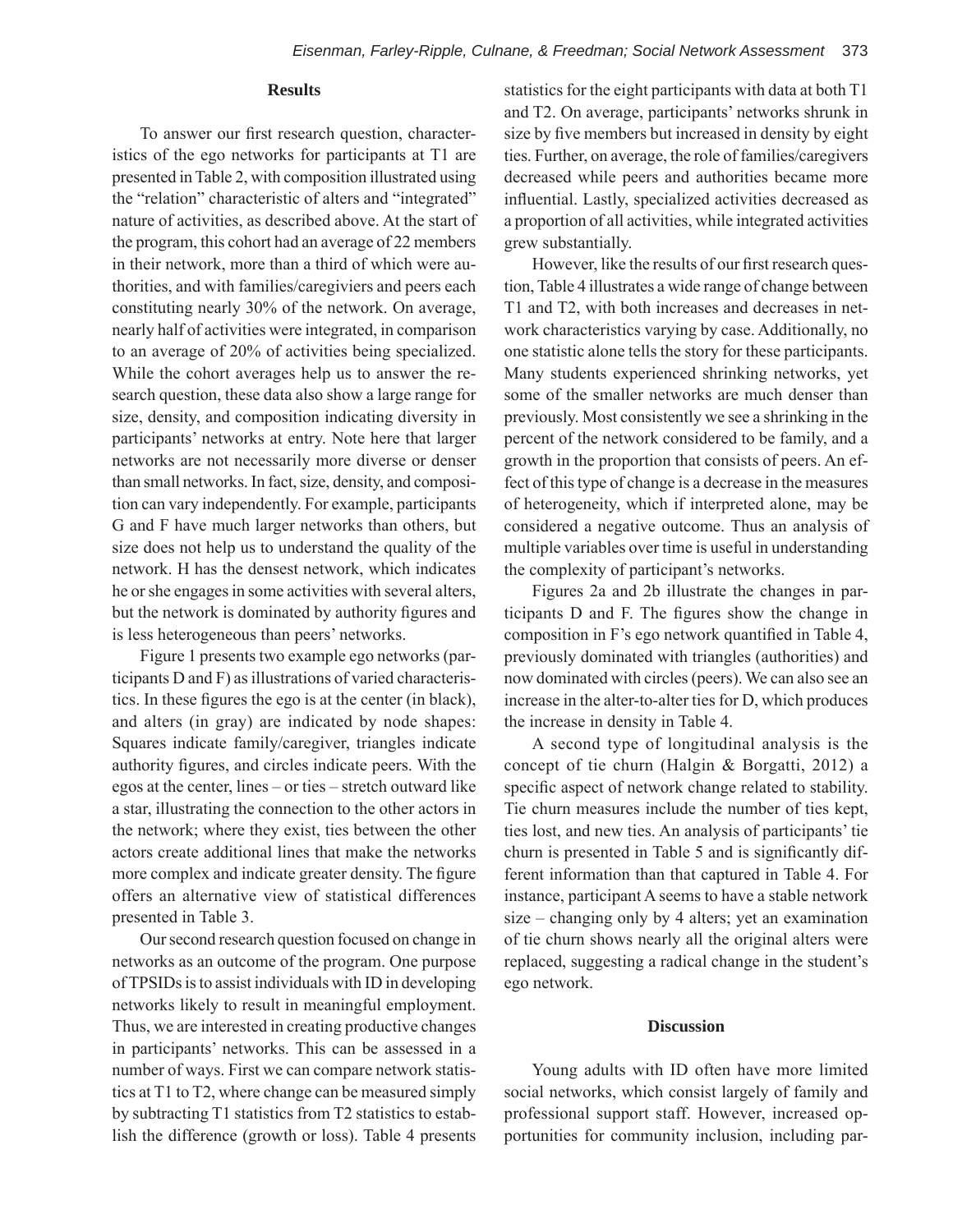# Characteristics of Participants' Ego Networks at T1 *Characteristics of Participants' Ego Networks at T1*

|                         |                  | <b>Basic</b>    |                      |                     |                 | Relationship     |               |                |                |                     | Nature of Activity |                     |          |                   |
|-------------------------|------------------|-----------------|----------------------|---------------------|-----------------|------------------|---------------|----------------|----------------|---------------------|--------------------|---------------------|----------|-------------------|
| θ                       | Size             | Density         | Caregiver<br>Family/ | <b>Authority</b>    | Peer            | Incidental       | Blau          | ΙÓΝ            | Integrated     |                     | Hybrid Specialized | <b>N/A</b>          | Blau     | $\overline{O}$    |
| $\triangleright$        | $\overline{6}$   | 8.19            | 15.8                 | 10.5                | 26.3            | 47.4             | 0.67          | 0.89           | 84.2           | $\circ$             | $\circ$            | 15.8                | 0.27     | 0.53              |
| ₩                       | $\overline{0}$   | 4.44            | 63.6                 | 36.4                | $\circ$         | $\circ$          | 0.46          | 6.93           | 27.3           | $\circ$             | 27.3               | 45.5                | 0.65     | $\sqrt{6.0}$      |
| C                       | $\overline{0}$   | 8.89            | 27.3                 | 18.2                | 54.5            | $\circ$          | 0.60          | 0.89           | 36.4           | $\overline{6}$      | 27.3               | 27.3                | $0.70\,$ | $0.93\,$          |
| ▽                       | $\equiv$         | $1.82\,$        | 18.2                 | 18.2                | 63.6            | $\circ$          | 0.53          | $6\angle 0$    | 18.2           | $6^{1}$             | 27.3               | 45.5                | 89.0     | 060               |
| 口                       | $\overline{S}$   | 4.76            | 43.5                 | $\overline{\omega}$ | 39.1            | 4.3              | $0.64\,$      | 0.85           | 26.1           | 4.3                 | 21.7               | $47.8$              | 89.0     | $0.90\,$          |
| ᆔ                       | $46\,$           | 10.34           | $\overline{\omega}$  | 65.2                | 21.7            | $\circ$          | 0.51          | 0.77           | 54.3           | $\circ$             | 30.4               | 15.2                | 0.59     | $0.88\,$          |
| ♤                       | 52               | $7.62\,$        | $17.9$               | 62.5                | 19.6            | $\circ$          | 0.55          | $0.74\,$       | 25             | $1.8\,$             | 46.4               | 26.8                | 0.65     | $0.87\,$          |
| Ξ                       | 23               | 17.79           | 20.8                 | 54.2                | 16.7            | 4.2              | $0.63\,$      | $6\angle 0$    | 37.5           | $\circ$             |                    | 62.5                | 0.47     | 6.94              |
| $\overline{\mathbf{r}}$ | $\overline{1}$   | 9.89            | 52.6                 | 36.8                | 10.5            | $\circ$          | 820           | 0.86           | 100            |                     | $\circ$            | $\circ$             | $\circ$  | $\circ$           |
| $\overline{\mathbb{R}}$ | $\overline{L}$   | 3.68            | 26.3                 | 42.1                | 31.6            | $\circ$          | 0.65          | 860            | 47.4           |                     | 15.8               | 36.8                | $0.62\,$ | $0.92\,$          |
| Mean                    | $21.7$<br>(14.3) | $7.74$<br>(4.3) | $29.9$<br>(16.4)     | 35.71               | 28.36<br>(18.5) | $5.59$<br>(14.0) | (90)<br>$-58$ | $\frac{85}{3}$ | (25.6)<br>45.6 | $\frac{2.4}{(3.6)}$ | $19.6\atop 114.8$  | $\frac{32.3}{37.8}$ | (33)     | (59)<br>$8\angle$ |
|                         |                  |                 |                      |                     |                 |                  |               |                |                |                     |                    |                     |          |                   |

*Notes:*  $*$  Data available for T1 only.  $N/A = \text{could not be determined}$ \* Data available for T1 only.  $N/A = \text{could not be determined}$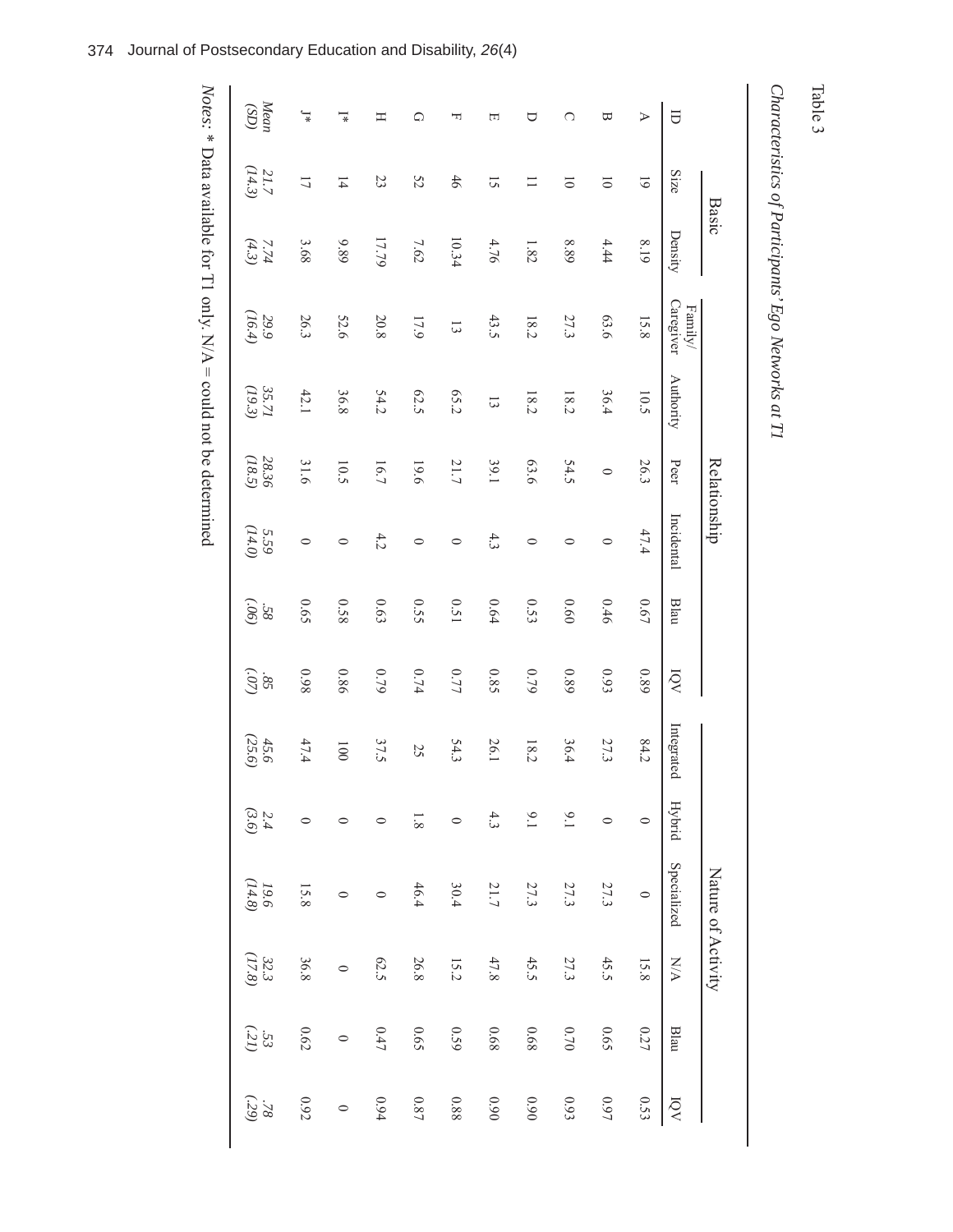| ٦<br>₽<br>┑<br>ם |
|------------------|
| ∸                |

*Change in the Characteristics of Participants' Ego Networks* ( $T2-T1$ )

|                  |                  | <b>Basic</b>  |                      |           | Relationship |            |         |          |                   |          | Nature of Activity |          |         |          |
|------------------|------------------|---------------|----------------------|-----------|--------------|------------|---------|----------|-------------------|----------|--------------------|----------|---------|----------|
| $\Box$           | Size             | Density       | Caregiver<br>Family/ | Authority | Peer         | Incidental | Blau    | ΙQV      | Integrated Hybrid |          | Specialized        | NA       | Blau    | KÓI      |
| $\triangleright$ | $\overline{4}$   | 10.86         | $-15.80$             | 2.80      | 20.40        | $-7.40$    | $-0.07$ | 10.01    | 0116              | $0.00\,$ | 0.00               | $-9.10$  | $-0.14$ | $-0.28$  |
| ₩                | Ů,               | 15.56         | $-63.60$             | 63.60     | $0.00\,$     | $0.00\,$   | $-0.46$ | $-0.93$  | 52.70             | $0.00\,$ | $-7.30$            | $-45.50$ | $-0.33$ | $-0.33$  |
| ∩                | $\infty$         | 10.07         | $-11.90$             | $-2.80$   | 14.70        | $0.00\,$   | $-0.12$ | $-0.18$  | 9.80              | $-5.30$  | 11.20              | $-15.80$ | $-0.07$ | $-0.09$  |
| ∪                | N                | 5.87          | $-10.50$             | $-2.80$   | 5.60         | 7.70       | $-0.04$ | $-0.15$  | 20.30             | 14.00    | $-27.30$           | $-7.00$  | $-0.03$ | $0.07\,$ |
| 口                | S                | 6.29          | $-26.10$             | $8.70$    | 21.80        | $-4.30$    | $-0.09$ | $-0.02$  | $8.70\,$          | 21.80    | $0.00\,$           | $-30.40$ | 0.06    | $0.08\,$ |
| ᆔ                | $\frac{1}{\Box}$ | 8.49          | $-13.00$             | -39.60    | 52.70        | $0.00\,$   | $-0.13$ | $0.00\,$ | 40.60             | $0.00\,$ | $-27.80$           | $-12.60$ | $-0.49$ | $-0.74$  |
| ♤                | $-30$            | 15.37         | $-17.90$             | 7.10      | 10.80        | $0.00\,$   | $-0.13$ | 0.11     | $70.70$           | $-1.80$  | $-46.40$           | $-22.50$ | $-0.57$ | $-0.70$  |
| Ξ                | $\overline{4}$   | -5.51         | $-10.80$             | 20.80     | $-6.70$      | $0.80\,$   | $-0.22$ | $-0.24$  | 12.50             | $0.00\,$ | 25.00              | $-37.50$ | 0.16    | $0.00\,$ |
| Mean             | Ġ,               | $\sqrt{8.02}$ | -21.97               | $7.86\,$  | 14.13        | $0.60\,$   | $-0.17$ | $-0.20$  | $30.76$           | 4.10     | $-10.37$           | $-24.47$ | $-0.18$ | $-0.24$  |
| CS               | 11.07            | 6.25          | 16.73                | 26.87     | 16.95        | 4.06       | 0.13    | 0.30     | 22.23             | 8.66     | 21.84              | 13.13    | 0.24    | 0.30     |
|                  |                  |               |                      |           |              |            |         |          |                   |          |                    |          |         |          |

*Eisenman, Farley-Ripple, Culnane, & Freedman; Social Network Assessment* 375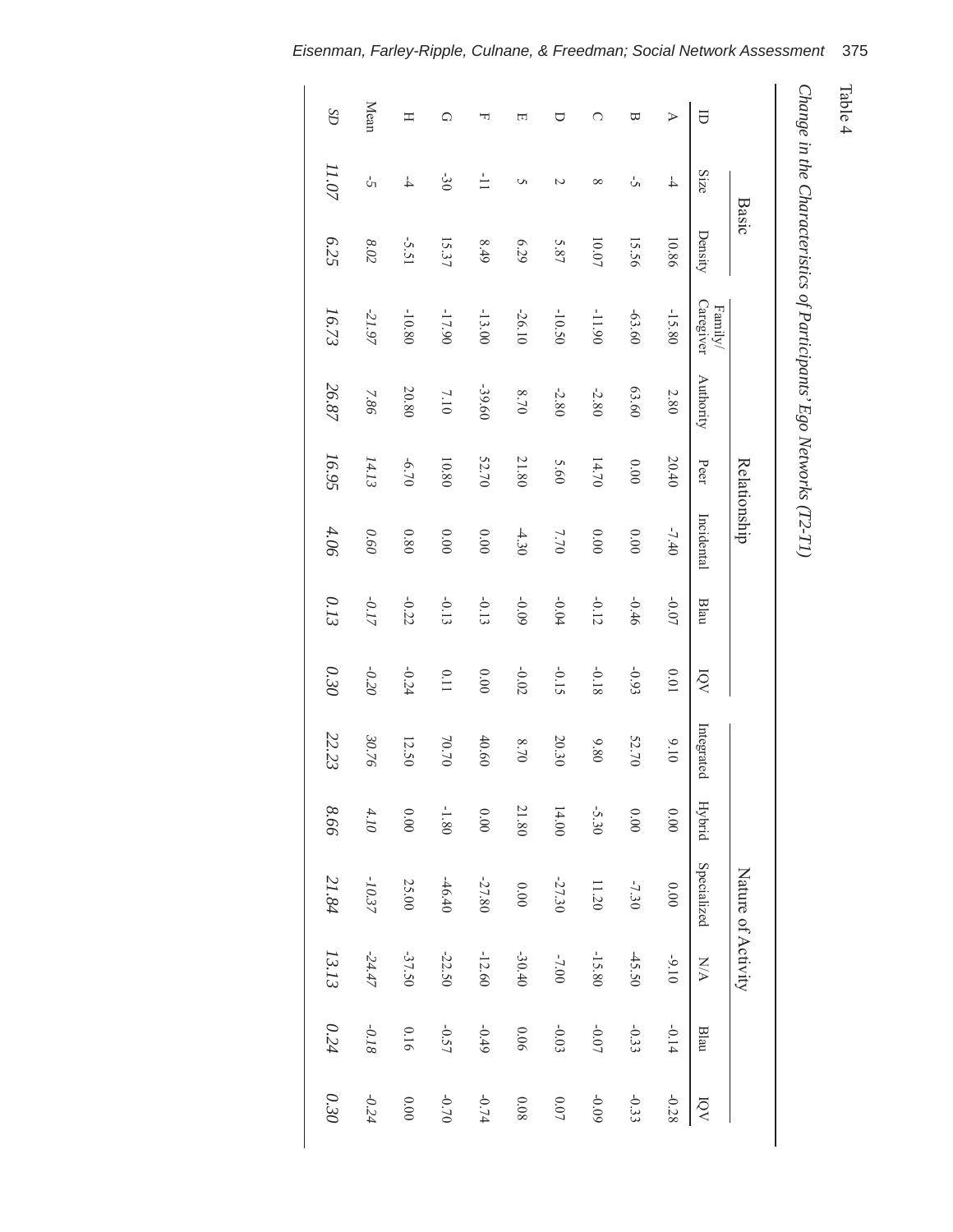## 376Journal of Postsecondary Education and Disability, *26*(4)

*Figure 1a.* Ego Network for Participant F at T1, with Nodes Indicating Relationship.



*Figure 1b.* Ego Network for Participant D at T1, with Nodes Indicating Relationship.

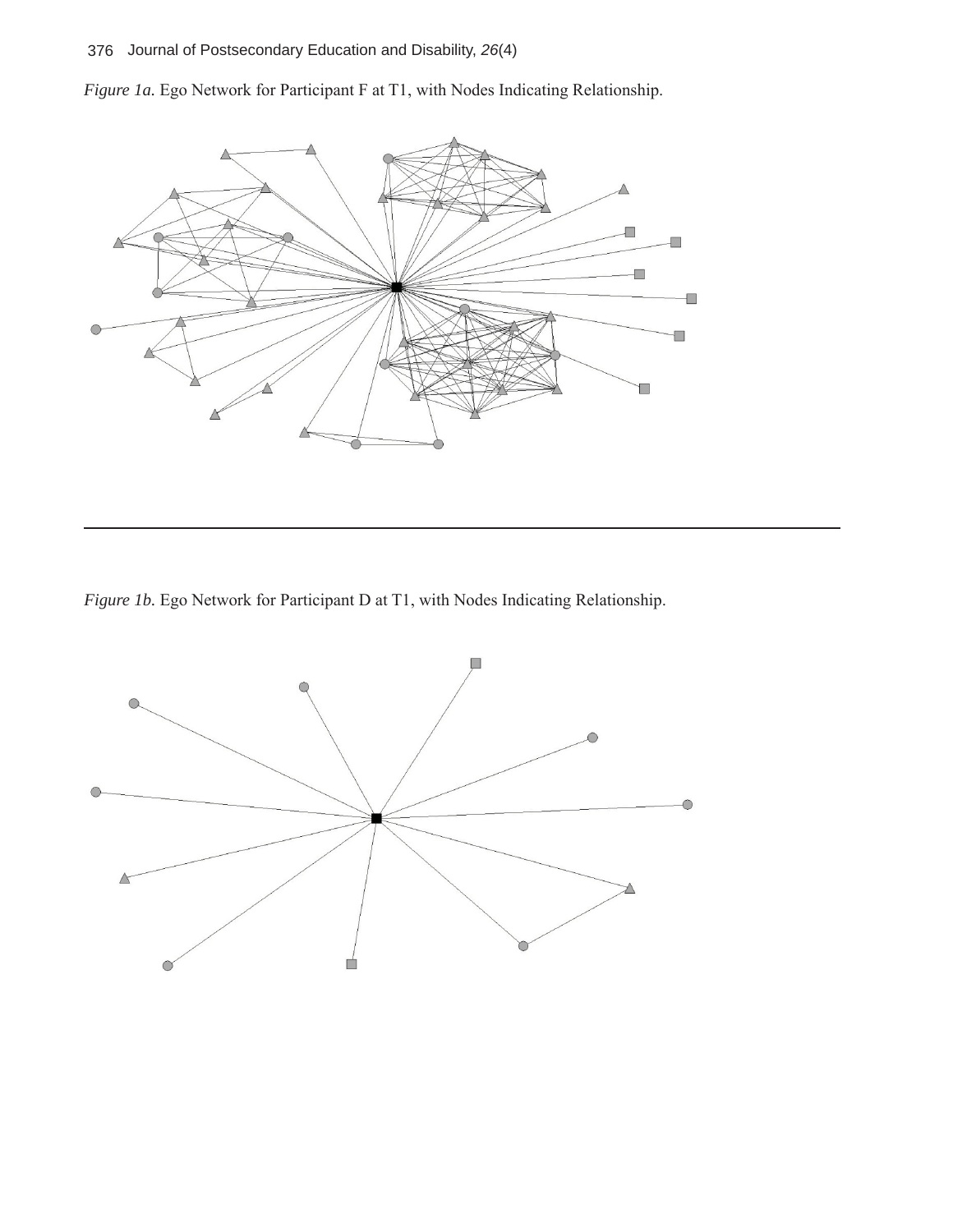*Figure 2a.* Ego Network Change for Participant F, with Nodes Indicating Relationship.



*Figure 2b.* Ego Network Change for Participant D, with Nodes Indicating Relationship.

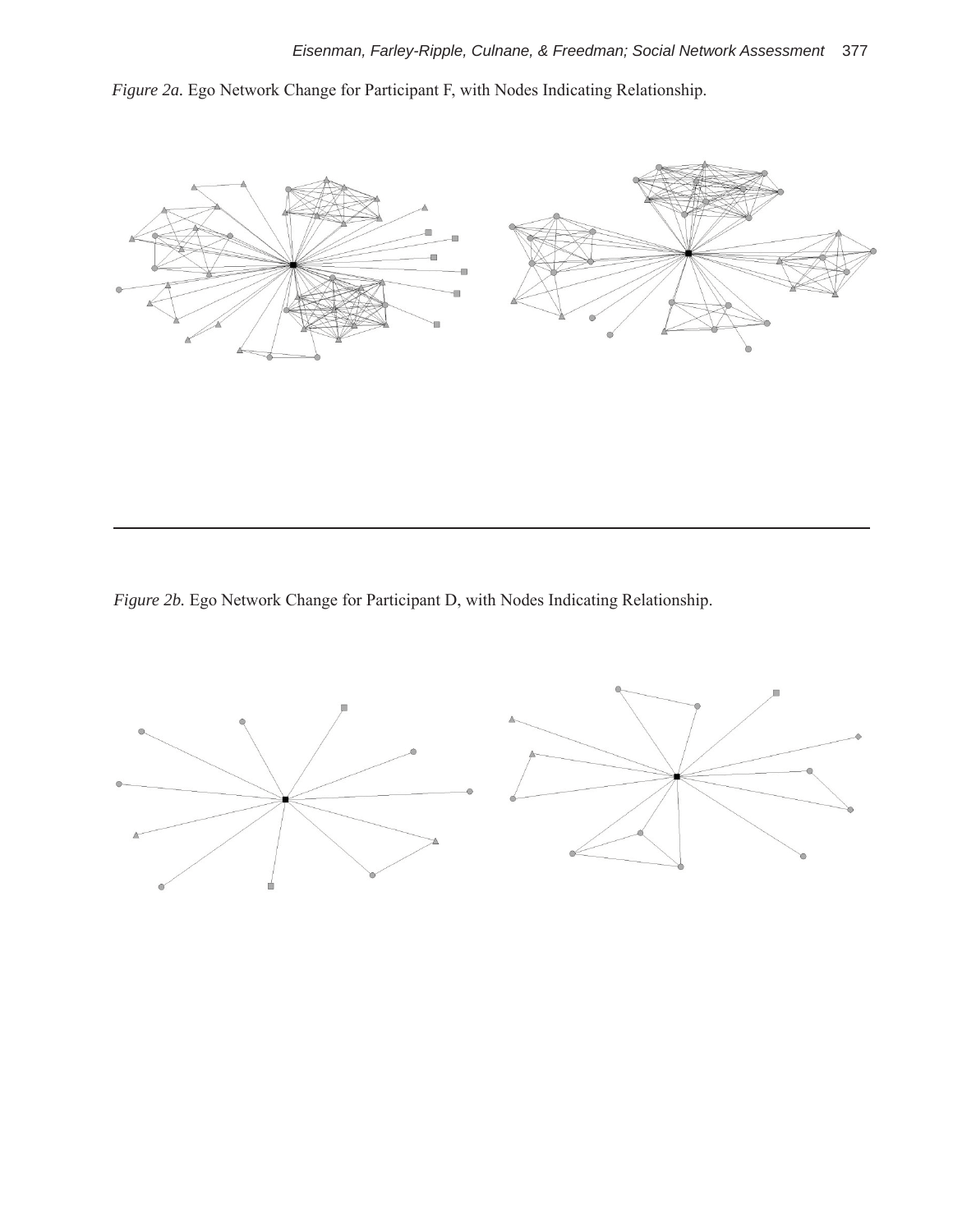| ID            | T1Size | T <sub>2</sub> Size | <b>NewTies</b> | LostTies | KeptTies       |
|---------------|--------|---------------------|----------------|----------|----------------|
| A             | 19     | 15                  | 15             | 19       | $\theta$       |
| B             | 10     | 6                   | 4              | 8        | 2              |
| $\mathcal{C}$ | 10     | 18                  | 14             | 6        | $\overline{4}$ |
| D             | 11     | 13                  | 12             | 10       |                |
| E             | 15     | 20                  | 15             | 10       | 5              |
| F             | 46     | 35                  | 25             | 36       | 10             |
| G             | 52     | 22                  | 18             | 48       | 4              |
| H             | 23     | 19                  | 14             | 18       | 5              |

*Measures of Participants' Tie Churn between T1 and T2* 

ticipation in postsecondary education, may create new opportunities for individuals to expand these networks. While research on social networks for people with ID has historically focused on its relation to general support, social network research for other groups have shown a strong relationship between social networks and employment (Rios-Aguilar & Deil-Amen, 2012). As new initiatives promote increased opportunities for people with ID to pursue higher education, social network assessment may be useful for understanding the capacity for participation in these programs to impact future employment. The purpose of this study was to develop and pilot an assessment for measuring social networks of individuals with ID in a postsecondary education program. An exploratory analysis was conducted in which networks of individual students were examined and network change over time was observed.

Participants exhibited significant variability in the size, density, and quality of their networks. However, most students appeared to rely heavily on families and caregivers overall, particularly upon entering college, which is consistent with previous research (Gotto et al., 2010; Mcvilly, Stancliffe, Parmenter & Burton-Smith, 2006). Those individuals who had larger or more dense networks typically relied heavily on authority figures (e.g., teachers) as well. For students with these types of networks, postsecondary education programs can be especially beneficial, as they place an emphasis on learning and connecting with a variety of individuals through a variety of activities (academic coursework,

internship, etc.). Through these connections, students may then be able to successfully work through their connections in order to successfully find employment post-college.

In fact, participants did experience changes in their social network over time during one year of participation in postsecondary education. Interestingly, several social networks shrunk in size and we do not necessarily interpret this as a negative change. Many individuals experienced a decrease in the relative percentage of network members who were family. Meanwhile, there was an overall increase in the relative proportion of network members who were peers. These changes make sense when you consider that a focus of our program is increasing self-determination and independence. So, while this will mean that students are relying less on their family, they may also be involved with fewer activities, since students are only pursuing those activities in which they are truly invested. Other students in the pilot exhibited similar looking networks in terms of size and shape over time; however the people in their networks changed drastically. These changes may represent students who became less connected over time with members of their network that were exclusive to high school but then "replaced" these individuals with new connections in college. This represents a change from many individuals with ID who graduate from high school and have difficulty "replacing" their high school connections with new connections (Eisenman, Tanverdi, Perrington, & Geiman, 2009; McVilly et al., 2006).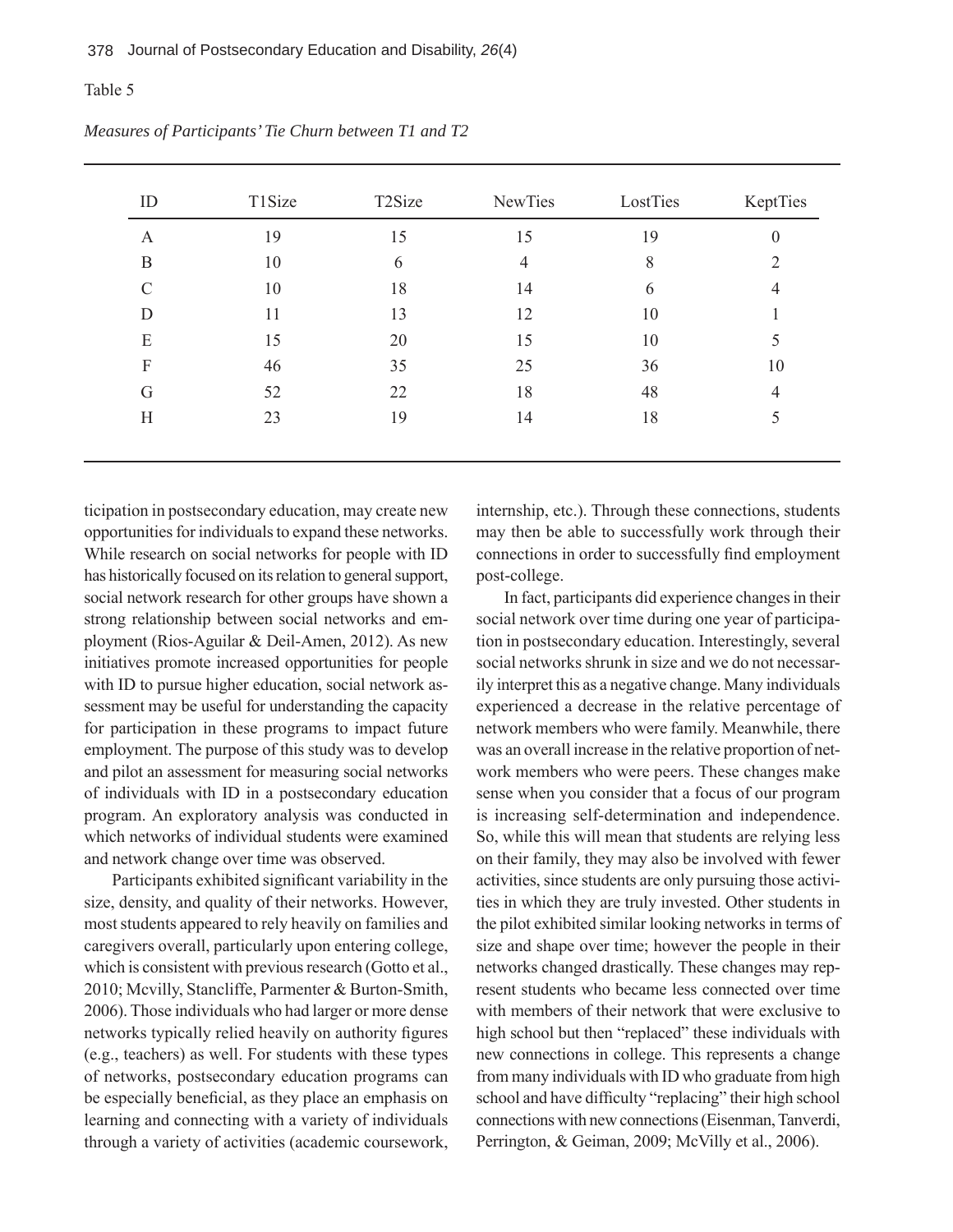Change in networks over time may represent an important variable that postsecondary education programs for people with ID might consider focusing on when describing outcomes. Certainly one standard measure of success for these programs would be students' employment rate post-college. However, extenuating circumstances (e.g., employer bias against hiring individuals with ID) may make finding employment challenging. Postsecondary education programs offer the opportunity to pursue greater academic experiences, explore potential careers, and connect with peers who have similar interests in an inclusive community. Therefore, consideration of social networks as a potential outcome variable would seem to be a good fit for the purpose of these programs.

Social network analysis and representation, such as those presented in Table 3 and Figure 1, are useful for a number of reasons. They help program staff understand the participants in the program as they enter, which can lead to the development of individualized activities for that student. For example, social network assessment can lead to recommendations on how the student could expand their network in meaningful ways (e.g., through a student organization that's associated with a student's career goal). The visual presentations offered also tend to be effective ways of communicating social network data with a broader audience, including program participants. For example, if explicit instruction about network development is incorporated into program activities, visual displays may help participants understand the nature of their own network. Lastly, the characteristics of ego networks at T1 represent baseline information which can be compared to future networks in order to measure change.

#### **Challenges and Next Steps in Protocol Development**

 The protocol as piloted accomplished the overall purpose of capturing information about activities and important people with whom students had interacted in the prior year and the dimensions of interest. The large majority of students were able to complete the protocol in the amount of time allotted and all students appeared comfortable with the nature of the questions and the method of delivery. Students also appeared to understand the questions and could respond to them with little additional explanation.

A great difficulty for some students occurred when categorizing people on the closeness dimension. Initially, we offered three response options: "very close", "sort of close" and "not close". Some students seemed inclined to identify almost everyone in their network as "very close" because they perceived them as "friends." They also had difficulty establishing a meaningful difference between "sort of close" and "not close". Because we were most interested in determining to what degree students' networks consisted of those not considered "very close", we eventually collapsed the "sort of close" and "not close" categories.

Later coding of the activities and individuals with whom a student was connected was supported by careful questioning in order to discern important details and capture the students' perspectives. For example organizations or groups that serve as umbrella organizations could be listed as a single activity (e.g., Best Buddies) or multiple activities (e.g., Best Buddies group events). Therefore, additional questioning was occasionally needed to tease out the various types of activities and people involved. We also encountered examples of students participating in activities that had no associated "important" people, which we accepted as an indicator of the student being present but having limited engagement with others. Students also sometimes identified a "group" of people as important rather than an individual. We accepted this response and attempted to code dimensions based on students' perceptions of the group. This necessitated adding "mixed" as a code for some categories such as time known and gender. Sometimes students could not remember names of individuals. This was then recorded with a generic title (e.g., "Friend 1"); however, unless additional personal descriptors were noted, it became difficult to discern across activities and time points whether or not the same friend was being discussed.

Another challenge for some students was the length of the interview. Two interviews took more than the allocated time and had to be resumed at a second session. In such cases, it was difficult to know if the length of the interview and the possible fatigue of the student affected the quality of the responses. Some students have long lists of activities and associated important people. Given the extended time it can take to gather descriptions of all activities and people, this prompted us to consider whether it was acceptable to gather details only about aspects of the network of particular interest (e.g., integrated activities; acquaintances, peers, authorities). However, making those distinctions often depended on probing for details during the interview anyway. Ways to streamline the interview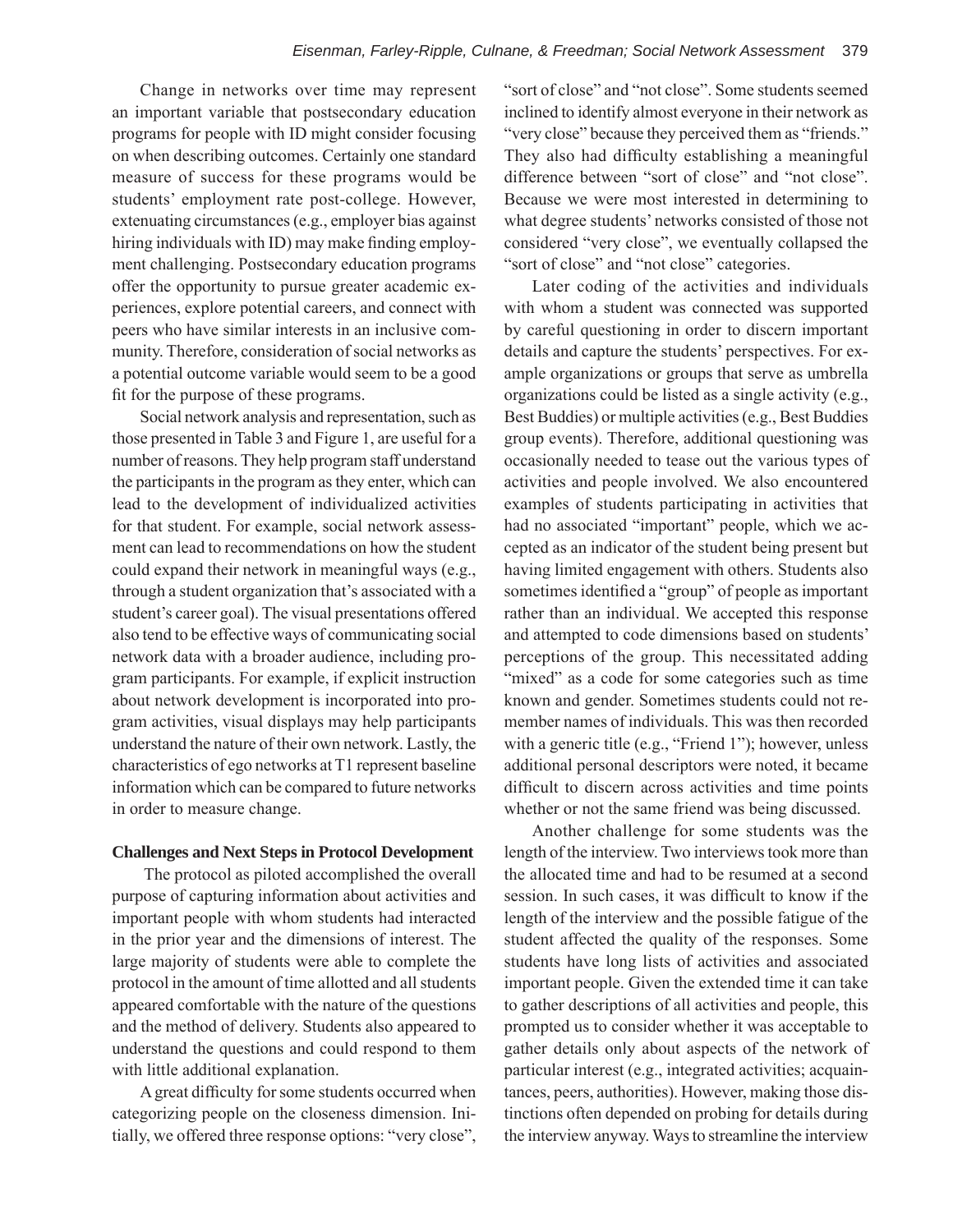while supporting valid responses and coding need to be further explored. Briefer protocols have been used with typically-developing populations in examining the connection between social networks and employment which may offer suggestions on next steps in transforming our protocol (Erickson, 2003).

#### **Future Directions for Analysis**

The analyses presented in this study represent illustrations of the types of information that can be gleaned from social network analysis. In this analysis, we focused largely on the composition of networks in terms of relationships and integrated activities. Yet the analysis can extend far beyond this, particularly with a larger sample.

*Analysis of networks and network growth by ego characteristic.* There are theoretical and practical reasons to believe that students' networks would vary by certain demographic or disability characteristics, or by other measures of attitudes and behavior. For example, particular disability types (e.g., autism) may be associated with different types of social networks due to the inherent nature of the disability. In addition, students who attend a postsecondary education program directly from high school may begin with different social networks than those who have been out of high school for some time.

*Analysis of particular types of networks.* Our emphasis here has been on the composition of participants' ego networks as a whole, considering all ties to be ties of interest. However, similar analyses can be conducted of particular types of relations – such as an examination of work networks or social/peer networks. Further comparisons can also be made: are participants more likely to engage in integrated activities with members of their work network, academic network or their social network? In predicting long term outcomes, such as employment success, such analyses may reveal differential impact of varied types of relations.

*Longitudinal analyses.* Changes over time in network characteristics or tie churn are useful for programmatic and research purposes. Findings can be useful in assessing the effectiveness of the program, either summatively or formatively. Specifically, network analyses can indicate whether the program is successful in engendering the types of changes envisioned during development and implementation. Does participation in integrated activities increase? Do participants leave with connections to authority figures positioned to help

them find jobs? Do participants sustain these types of productive networks over time? This information can be used formatively as well, to identify any needed improvements in program planning.

#### **Implications: Use with Individuals**

Active discussion of social networks can be valuable in supporting individuals with ID to develop relationships, understand how their contacts are interconnected, and ensure that they are developing a network that is in line with their goals (Carey et al., 2004). Given the growing number of students with ID enrolled in higher education (Grigal & Hart, 2009), disability support professionals in higher education may end up supporting individuals with ID in some capacity. These professionals are in a unique position to have a positive impact on the development of a student's network, particularly as it relates to supporting the student to identify and connect with faculty or other staff and students on their campus who may have similar career interests.

Eisenman & Celestin (2012) offer some exercises that may be useful in supporting students to gain greater awareness of, capitalize on and improve their social network. For example, students can examine which goals their network appears to be supporting them in working toward, as well as which goals are not represented within their network. Attaining this selfawareness is critical, after which students could be supported on strategically expanding their network.

Many students with ID also tend to have difficulty differentiating between different types of relationships in their network. However, the nature of relationships with family, professional staff and colleagues each carry specific boundaries and capacity for reaching goals and expanding the student's network. Social network discussion can be useful for supporting greater understanding of these differences.

Finally, an examination of social networks can facilitate a discussion about membership to groups outside of family and the relationships students have with support professionals. While families and support staff are critical, a network which is solely reliant on these individuals can be very limiting and potentially isolative. Once new groups and potential links to those groups are identified, students should also be encouraged to consider which supports they will need in order to be successful in that setting, as well as how to best seek out this support. Stronger overall connections may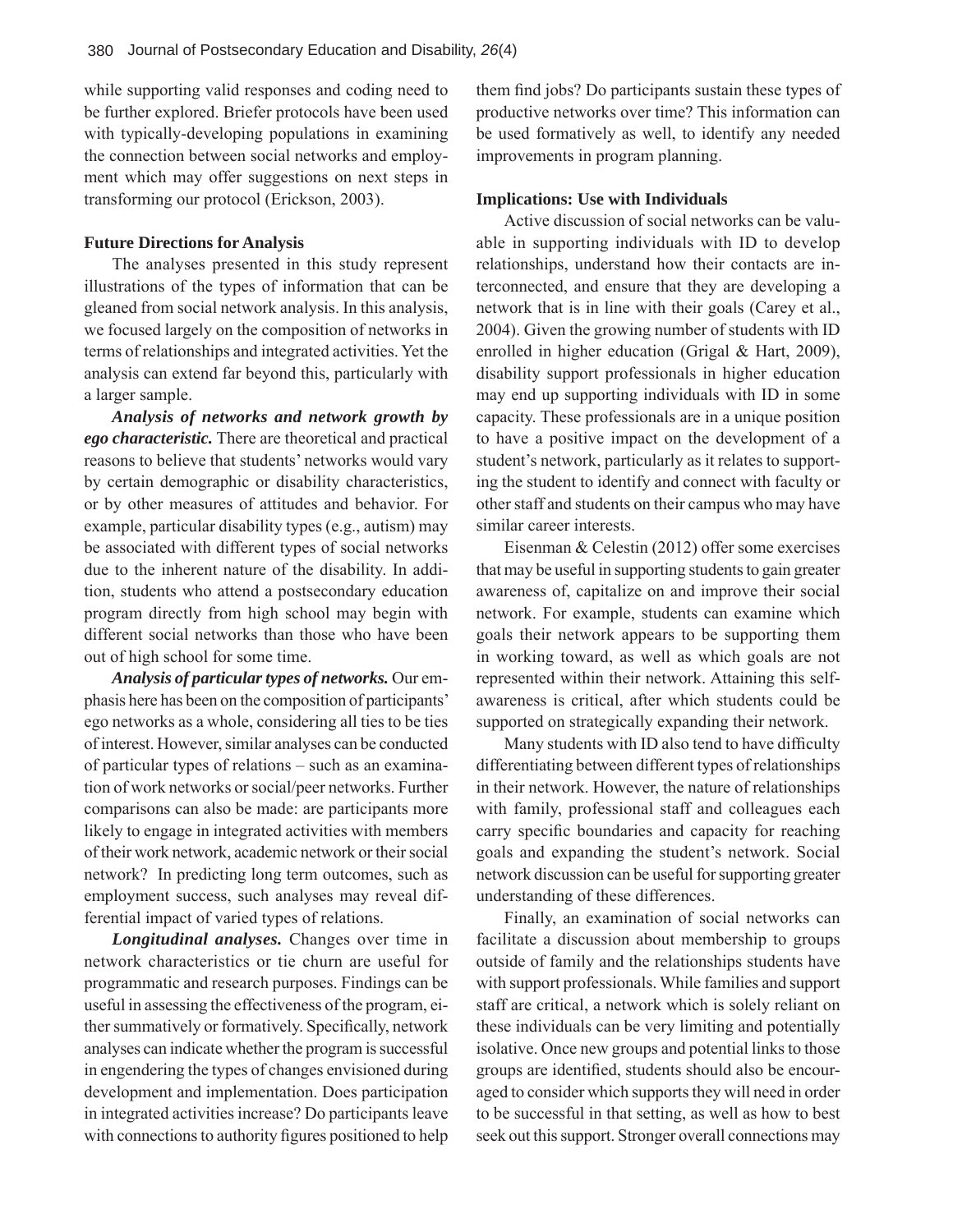facilitate more natural supports being created within those environments (Garrison-Wade & Lehmann, 2009; Getzel & Thoma, 2008; Storey, 2003).

#### **Implications: Program Evaluation**

Social network maps may offer a useful tool for evaluating overall effectiveness and value of programs such as TPSIDs. These maps can be used across students and cohorts in order to evaluate the impact of program engagement. Furthermore, a program might be evaluated with respect to its capacity for developing students' social networks and, in turn, improving employment outcomes. Similarly, social network maps may be used in order to discern those students who may be in a better position to succeed in a college program like a TPSID, perhaps regardless of type and level of severity of disability.

Alternatively, social networks may be an interesting variable to consider using to compare between different TPSID programs, since individual features of a program may have implications for the way in which students' social networks change over time. For example, a residential program in which students live in the dorms would be expected to generate a different social network than a non-residential program. Furthermore, a program that offers internship placements at a variety of sites may result in different social networks than programs which focus students' time in one particular worksite.

#### **Next Steps and Future Research**

In order to further an understanding of social network analysis, as well as examine its utility for young adults with ID, additional steps should be considered. First, continued validation of instruments measuring social networks for people with ID, such as the one presented in this paper, should be undertaken. This may require trials in which the assessment is conducted with a support person present or, perhaps in the context of a program activity, have the student present their social network to others who are close to them as a "check" on accuracy. However, any validation process should include careful consideration and discussion with the student about who may participate, in order to avoid the potential for biased responses from the student.

Social network analysis offers a variety of paths for future research, since little is known about the composition of social networks among students with intellectual disabilities attending college. Future research might

examine how networks from this population compare to students with intellectual disabilities participating in other types of transition programs. Furthermore, comparisons between the networks of students with ID, other students with disabilities, and typical-developing students attending college may yield important information about the development and utility of social networks as well as programs like TPSIDs.

Most importantly, future investigation may examine how social network analysis can serve as a predictor of employment. Such analyses could include examination of static characteristics of networks (e.g. do participants with a greater proportion of integrated activities find employment sooner than peers with less integrated networks?) and dynamic measures of changes (e.g. do participants' experiencing significant change in their network over time have greater odds of being employed?). If in fact a strong connection is found, it would have important implications for future policy and funding of such programs, as well as in determining best practice models.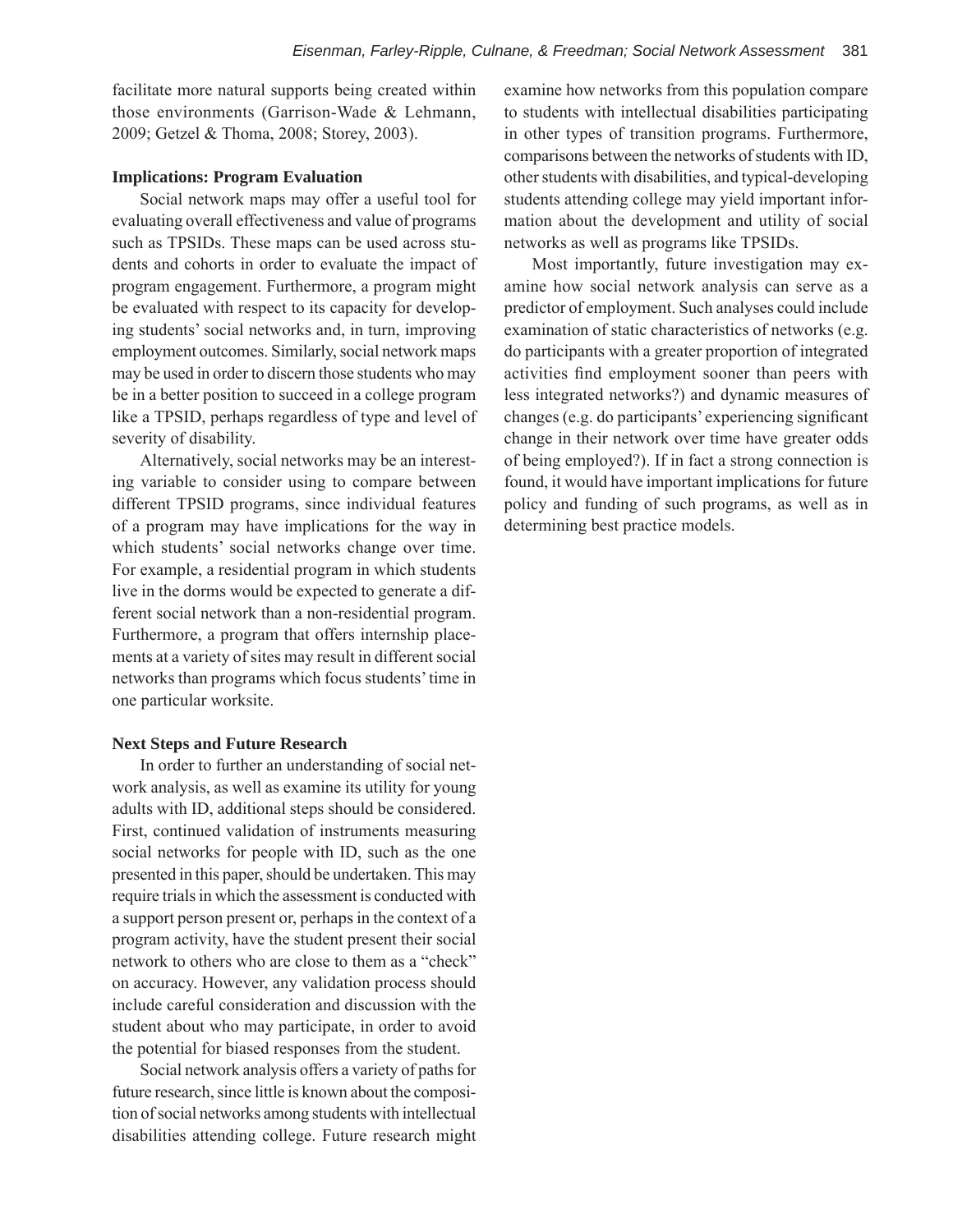# **References**

- Agresti, A., & Agresti, B. (1977). Statistical analysis of qualitative variation. In K.F. Schuessler (Ed.), *Sociological methodology 1978* (pp. 204-237). San Francisco: Jossey-Bass.
- Borgatti, S. P. (2002). *NetDraw: Graph visualization software.* Harvard: Analytic Technologies.
- Borgatti, S. P. (2006). E-NET software for the analysis of ego-network data. Needham, MA: AnalyticTechnologies. https://sites.google.com/ site/enetsoftware1/
- Borgatti, S. P., Everett, M. G., & Freeman, L. C. (2002). *UCINet for windows: software for social network analysis*. Harvard, MA: Analytic Technologies.
- Bourdieu, P. (1986). The forms of capital. In J. Richardson (Ed.), *Handbook of theory and research for the sociology of education* (pp. 241-258). New York: Greenwood.
- Butterworth, J., Hagner, D., Heikkinen, B., Faris, S., DeMello, S., & McDonough, K. (1993). Social network interview guide. In *Whole life planning: A guide for organizers and facilitators.*  Boston: University of Massachusetts, Institute for Community Inclusion.
- Butterworth, J., Hagner, D., Helm, D. T., & Whelley, T. A. (2000). Workplace culture, social interactions, and supports for transition-age young adults. *Mental Retardation, 38*(4), 342-353.
- Carey, A., Potts, B., Bryen, D., & Shankar, J. (2004) Networking towards employment: Experiences of people who use augmentative and alternative communication. *Research and Practice for Persons with Severe Disabilities, 29*(1), 40-52.
- Chadsey, J., & Shelden, D. (1998). Moving toward social inclusion in employment and postsecondary school settings. In F. Rusch & J. Chadsey (Eds) *Beyond High School: Transition from School to Work* (pp. 406-437). Belmont CA: Wadsworth.
- Devlieger, P., & Trach, J. (1999). Mediation as a transition process: The impact on postschool employment outcomes. *Exceptional Children, 65* (4), 507-523.
- Donelly, M., Hillman, A., Stancliffe, R. J., Knox, M., Whitaker, L., & Parmenter, T. R. (2010). The role of informal networks in providing effective work opportunities for people with an intellectual disability. *Work, 36*, 227–237. DOI 10.3233/WOR-2010-1023
- Doren, B., & Benz, M. (1998). Employment inequality revisited: Predictors of better employment outcomes for young women with disabilities in transition. *Journal of Special Education, 31*, 425–442.
- Eisenman, L. T. (2007). Social networks and careers of young adults with intellectual disabilities. *Intellectual and Developmental Disabilities, 45*(3), 199–208.
- Eisenman, L. T., & Celestin, S. (2012). Social Skills, supports, and networks in adolescent transition education. In M. Wehmeyer & K. Webb (Eds.) *Handbook of adolescent transition education for youth with disabilities.* New York: Routledge.
- Eisenman, L. T., Tanverdi, A., Perrington, C., & Geiman, A. (2009). Community and social activities of youth with significant intellectual disabilities. *Education and Training in Developmental Disabilities, 44,* 168-176.
- Erickson, B. (2003). Social networks: The value of variety. *Contexts, 2*(1), 25-31. Retrieved from http://www.asanet.org/images/members/docs/ pdf/featured/erickson.pdf.
- Forrester-Jones, R., Jones, S., Heason, S. & Di'Terlizzi, M. (2004). Supported employment: A route to social networks. *Journal of Applied Research in Intellectual Disabilities, 17,* 199–208.
- Forrester-Jones, R., Carpenter, J., Coolen-Schrijner, P., Cambridge, P., Tate, A., Beecham, J., &Wooff, D. (2006). The social networks of people with intellectual disability living in the community 12 years after resettlement from long-stay hospitals. *Journal of Applied Research in Intellectual Disabilities, 19*, 285–295.
- Forrester-Jones, R., & Broadhurst, S. (2007). Moving on. In *Autism and Loss* (pp. 81-89). London: Jessica Kingsley.
- Garrison-Wade, D. F., & Lehmann, J. P. (2009). A conceptual framework for understanding students' with disabilities transition to community college. *Community College Journal of Research and Practice, 33*(5), 417-445.
- Getzel, E., & Thoma, C. (2008). Experiences of college students with disabilities and the importance of self-determination in higher education settings. *Career Development for Exceptional Individuals, 31*(2), 77-84.
- Gotto, G., Calkins, C., Jackson, L., Walker, H., & Beckmann, C. (2010). *Accessing Social Capital: Implications for Persons with Disabilities.* National Gateway to Self-Determination, Association of University Centers on Disabilities. Available at http://www.aucd.org/ngsd
- Granovetter, M. (1995). *Getting a Job: A Study of Contacts and Careers*, (2nd ed.). Chicago: University of Chicago Press.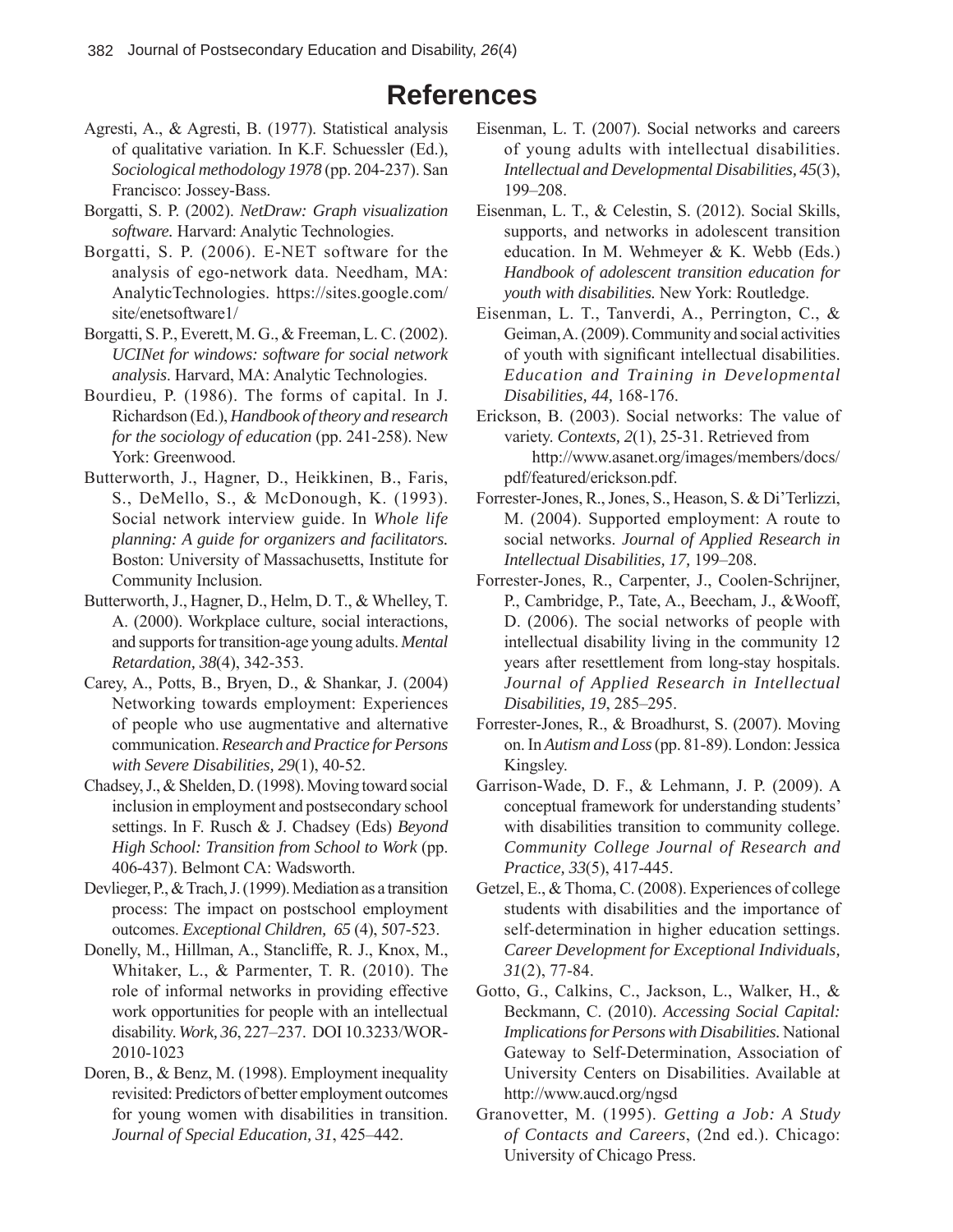- Grigal, M., & Hart, D. (2009). *Think college! Postsecondary education options for students with intellectual disabilities.* Baltimore: Paul H. Brookes Publishing Company.
- Hagner, D., & DiLeo, D. (1993). *Working together: Workplace culture, supported employment, and persons with disabilities.* Cambridge MA: Brookline Books.
- Hafner, D., Moffatt, C., & Nutullah, K. (2011). Cutting-Edge: Integrating students with intellectual and developmental disabilities into a 4-year liberal arts college. *Career Development for Exceptional Individuals, 34*(1), 18-30.
- Halgin, D.S., & Borgatti, S.P. (2012). An introduction to personal network analysis and tie churn statistics using E-NET. *Connections, 32*(1), 37-48.
- Harrison, D., & Klein, K., (2007). What's the difference? Diversity construct as separation, variety, or disparity in organizations. *The Academy of Management Review 32*(4), 1199-1228.
- Higher Education Opportunity Act of 2008, Pub. L. No. 110-315 § 122 STAT. 3078 (2008).
- Jones, M., & Goble, Z. (2012). Creating effective mentoring partnerships for students with intellectual disabilities on campus. *Journal of Policy and Practice in Intellectual Disabilities, 9*(4), 270–278.
- Kennedy, C., Horner, R., & Newton, J. (1990). The social networks and activity patterns of adults with severe disabilities: A correlational analysis. *The Journal of the Association for Persons with Severe Disabilities, 15*(2), 86-90.
- Knox, M., & Parmenter, T. (1993). Social networks and support mechanisms for people with mild intellectual disability in competitive employment. *International Journal of Rehabilitation Research, 16*(1), 1-12.
- Mcvilly, K. R., Stancliffe, R. J., Parmenter, T. R., & Burton-Smith, R. M. (2006). I get by with a little help from my friends: Adults with intellectual disability discuss loneliness. *Journal of Applied Research in Intellectual Disabilities, 19,* 191-203.
- Morningstar, M. (1997). Critical issues in career development and employment preparation for adolescents with disabilities. *Remedial and Special Education, 18*, 307–320.
- Newton, J. S., Horner, R., Ard, W., LeBaron, N., & Sappington, G. (1994). A conceptual model for improving the social life of individuals with mental retardation. *Mental Retardation, 32*(6), 393-402.
- O'Brien, C., & O'Brien, J. (2000). *The origins of person-centered planning: A community of practice perspective.* Lithonia, GA: Responsive Systems Associates.
- Panacek, L. J., & Dunlap, G. (2003). The social lives of children with emotional and behavioral disorders in self-contained classrooms: A descriptive analysis. *Exceptional Children, 69*(3), 333(16).
- Putnam, R. (2000). *Bowling alone: The collapse and revival of american community.* New York: Simon & Schuster.
- Rios-Aguilar, C., & Deil-Amen, R. (2012). Beyond getting in and fitting in: An examination of social networks and professionally relevant social capital among latina/o university students. *Journal of Hispanic Higher Education, 11*(2), 179-196.
- Rosen, J., & Burchard, S. (1990). Community activities and social support networks" A social comparison of adults with and adults without mental retardation. *Education and Training in Mental Retardation, 25*  (2), 193-204.
- Storey, K. (2003). A review of research on natural support interventions in the workplace for people with disabilities. *International Journal of Rehabilitation Research, 26*, 79-84.
- Szymanski, E., & Parker, R. (Eds.) (1996). *Work and disability: Issues and strategies in career development and job placement.* Austin TX: Pro Ed.
- Think College. (2013). *College options for people with intellectual disabilities.* Retrieved from http://www. thinkcollege.net/index.php
- Tracy, E., & Whittaker, J. (1990). The social network map: Assessing social support in clinical practice. *Families in Society, 71*(8), 461-470.
- Trainor, A. (2008). Using cultural and social capital to improve postsecondary outcomes and expand transition models for youth with disabilities. *Journal of Special Education, 42*, 148-162.
- U.S. Department of Education. (n.d.). *Transition and postsecondary programs for students with intellectual disabilities.* Retrieved from http:// www2.ed.gov/programs/tpsid/index.html
- U.S. Department of Education. (2013, March 1). *Students with intellectual disabilities.* Retrieved from http://studentaid.ed.gov/eligibility/intellectualdisabilities